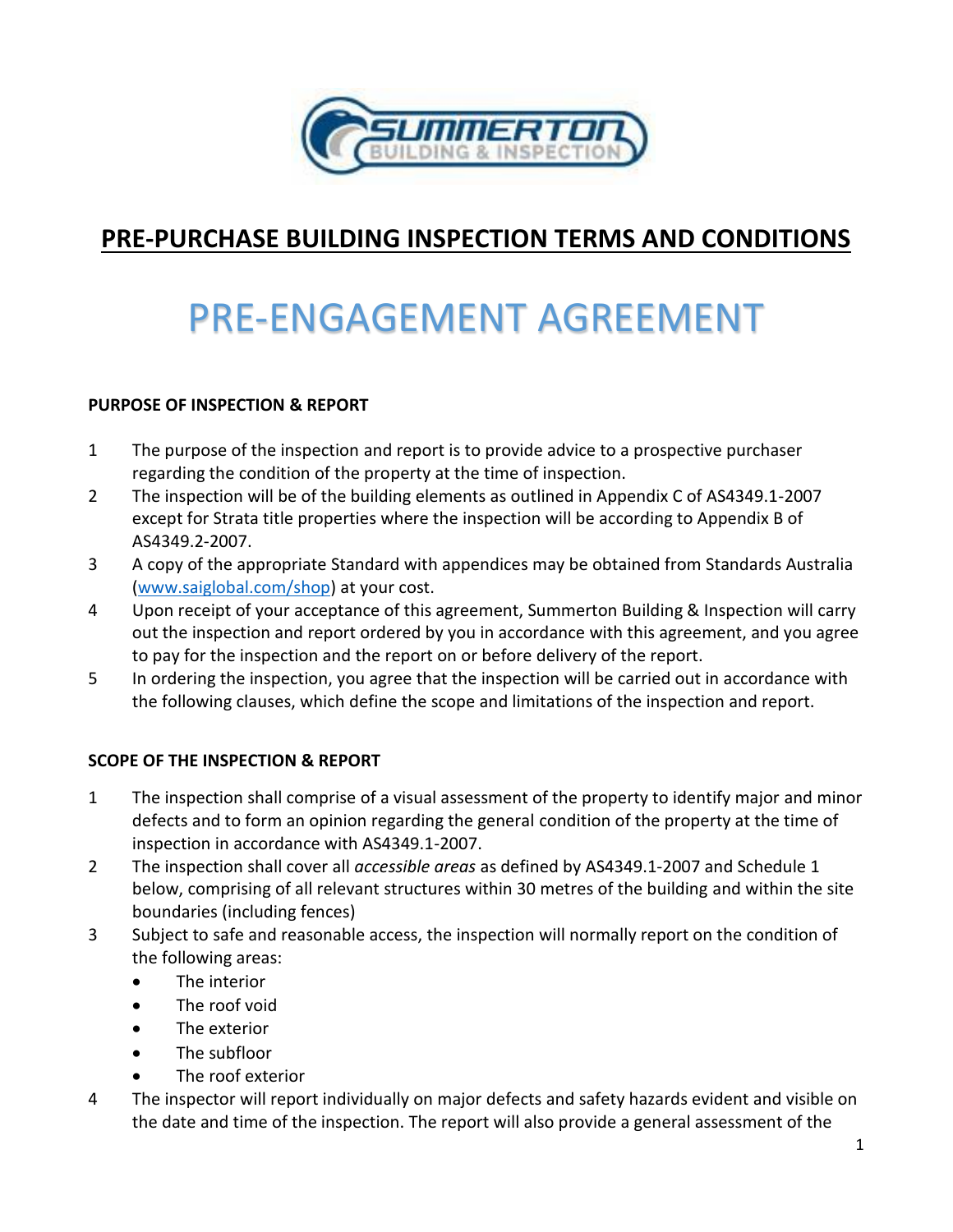property and collectively comment on the minor defects which would form a normal part of property maintenance.

5 Where a major defect has been identified, the inspector will provide an opinion as to why it is a major defect and specify its location.

# **ACCEPTANCE CRITERIA**

- 1 The building shall be compared with a building that was constructed in accordance with the generally accepted practice at the time of construction and which has been maintained such that there has been no significant loss of strength or serviceability.
- 2 The basis for comparison is a building of similar age and similar type to the subject building and which is in reasonable condition, having been adequately maintained over the life of the building
- 3 It follows that the subject building may not comply with the current Australian Standards, building codes / regulations and the like that are applicable at the time of inspection. The inspector may point out these discrepancies at his/her discretion.
- 4 You (being the client) shall arrange right of entry, facilitate physical entry to the property and supply the necessary information to enable the inspector to undertake the inspection and prepare a report.
- 5 The inspector is not responsible for arranging entry to the property or parts of the property. areas where reasonable entry is denied to the inspector, or where reasonable access is not available, are excluded from, and do not from part of, the inspection.
- 6 The inspection will not cover or report the items listed in Appendix D of AS4349.1-2007.

# **TERMS AND CONDITIONS**

# 1. **This agreement**

- a) This document contains all of the terms of this agreement and anything inconsistent we or you have said or written to each other is excluded.
- b) This agreement defines the scope of our inspection and **limits our liability for any errors or omissions in our work as set out in clause 4(c)**.
- c) *Italicised* words in this agreement have special meanings as defined in Schedule 1 or elsewhere in this agreement.
- d) If you do not agree with the terms in this agreement, you must tell us within sufficient time to allow us to cancel the inspection, otherwise you agree to all of the terms.
- e) If any term of this agreement is in breach of any law, then that term remains part of this agreement but is to be amended only as much as is necessary to comply with that law.
- f) If any part of this agreement conflicts with Australian Standards AS4349.0 or AS4349.1, this agreement takes precedence.

# 2. **What we will do**

- a) We will visually inspect the *Building*.
- b) We will provide the *Report*, comparing the condition of the *Building* to others of a similar age and type of construction and will list *Major Defects*.
- c) We will only inspect *Accessible Areas* of the *Building*.
- d) We will not inspect or report on hidden defects.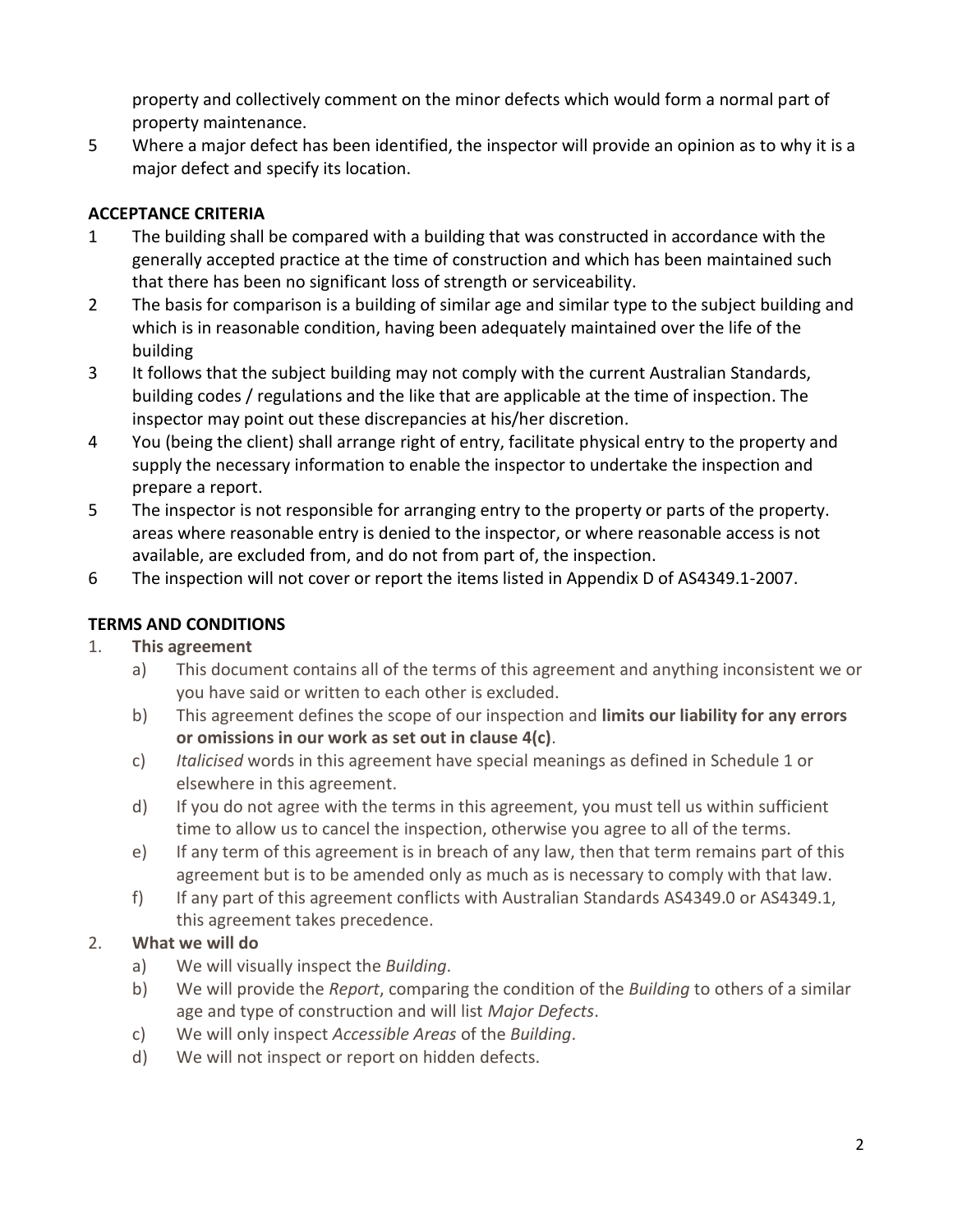- e) We are not termite inspectors, pest inspectors, asbestos inspectors, electrical inspectors or plumbing inspectors and the *Report* will not deal with these or other areas outside of our expertise.
- f) We will not estimate the costs of any rectification work.

# 3. **What you will do**

- a) You will pay us the *Price* at or before the Inspection Time. Where any inspection is performed before the *Price* is paid, we will withhold the *Report* until payment is made and we will not be liable for any consequence of the late delivery of the *Report*.
- b) You acknowledge that the inspector reserves the right to cancel the inspection at any time and will reimburse any moneys paid by you as soon as possible.
- c) You will attain authority for us to access the *Building* for an adequate period at the inspection time and will coordinate access for us.
- d) If you delay us or give us an incorrect instruction you will pay us any extra costs we incur.
- e) If you, or anyone on your behalf, including the real estate agent, instructs us to not report on an *Accessible Area* we will follow that instruction and will not be liable for failing to report on that *Accessible Area* in our *Report*.
- f) You will not provide the *Report*, or any part of it, to any other person without our written consent.
- g) If you show the *Report* to another person you will tell them that they must not rely on it.
- h) If you, or anyone on your behalf, including the real estate agent, give us any information about the *Building* we can use that information in our *Report* and will not be liable if it is inaccurate.

# 4. **Breaches of this agreement and limitations on liability**

- a) If you fail to pay us the agreed upon *Price* after the inspection has been conducted, or fail to pay any amount due under this agreement following receipt of the report, we can charge you interest on the unpaid money at the rate of the NAB Visa Card interest rate.
- b) If you breach any part of this agreement you will reimburse us in full the amount of any loss or damage we suffer as a direct or indirect consequence, including legal costs and debt recovery costs.
- c) If we breach this agreement or are negligent, including omitting to mention a *Major Defect* or expressing an inaccurate opinion to you, any liability we might have to you for any loss or damage that you suffer is limited to repaying to you the *Price* agreed upon for the inspection.
- d) You agree that we cannot accept any liability for our failure to report a defect that was concealed by the owner of the building being inspected and you agree to indemnify us for any failure to find such concealed defects.
- e) Where our report recommends another type of inspection including an invasive inspection and report then you should have such an inspection carried out prior to the exchange of contracts or end of cooling‐off period. If you fail to follow our recommendations then you agree and accept that you may suffer a financial loss and indemnify us against all losses that you incur resulting from your failure to act on our advice.
- f) The person performing the inspection may be our employee or sub-contractor. If so, you agree that they have no personal liability for the inspection or the *Report*.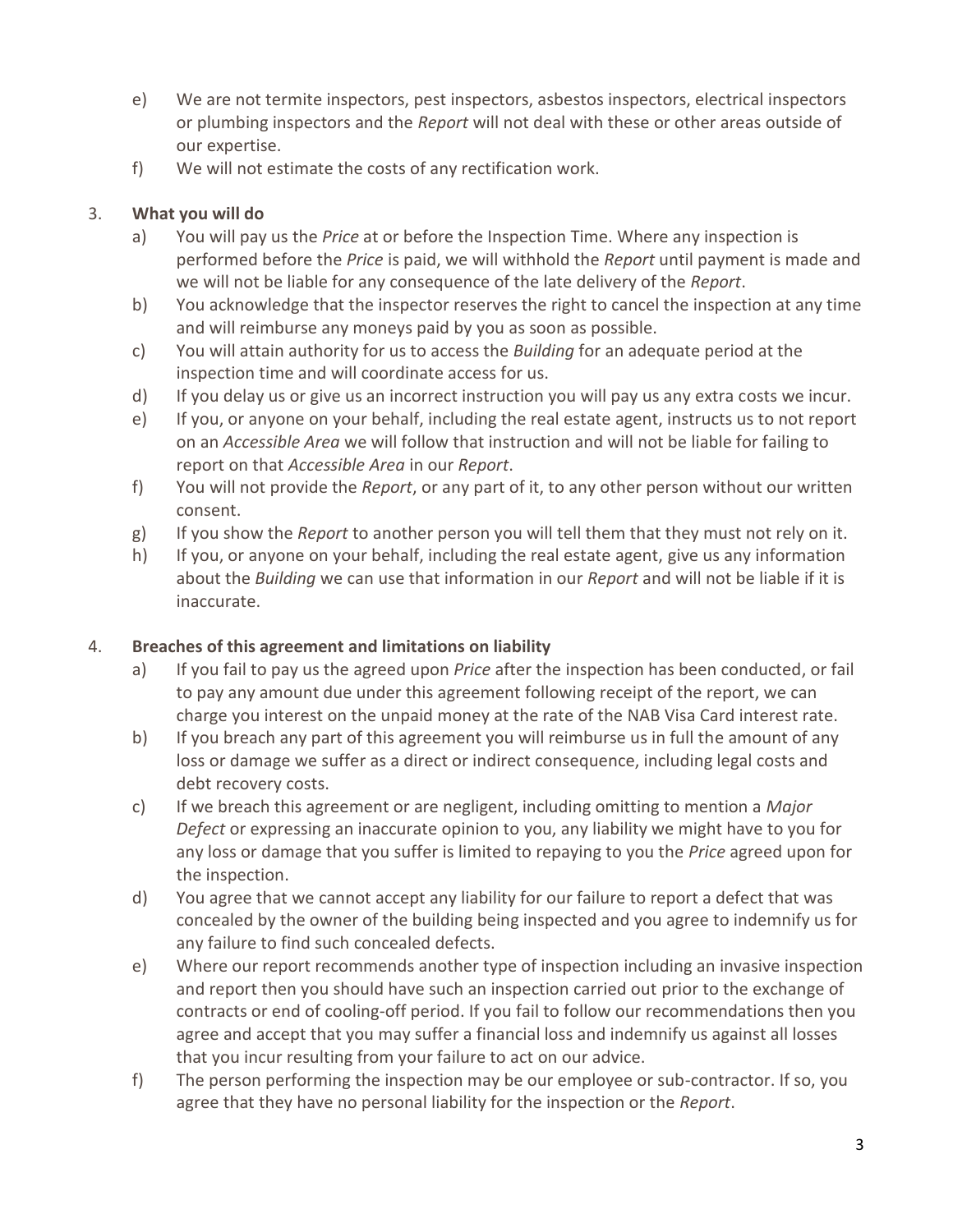- g) The Report is not a certificate of compliance that the property complies with the requirements of any Act, regulation, ordinance, local law or by‐law, or as a warranty or an insurance policy against problems developing with the building in the future.
- h) The Inspection WILL NOT look for or report on Timber Pest Activity. You should have an inspection carried out in accordance with AS 4349.3‐1998 Timber Pest Inspections, by a fully qualified, licensed and insured Timber Pest Inspector. If Timber Pest Damage is found then it will be reported. The inspector will only report on the damage which is visible.
- i) No inspection or report will be made for mould (mildew) and non-wood decay fungi. If during the course of the inspection mould (mildew) and non-wood decay fungi happen to be noticed, the inspector may include general remarks in the report at his /her discretion.
- j) No inspection of asbestos will be carried out at the property and no report on the presence or absence of asbestos will be provided. If during the course of the inspection asbestos or materials containing asbestos happen to be noticed, the inspector may include general remarks in the report at his /her discretion. If asbestos is noted as present within the property, then you agree to seek advice from a qualified asbestos removal expert prior to conducting / engaging contractors to conduct any intrusive works.
- k) The report is prepared and presented, unless stated otherwise, under the assumption that the existing use of the building will continue as a residential property.
- l) You acknowledge that you have been given reasonable opportunity to peruse the relevant Australian Standards.
- m) You acknowledge that the content of the Inspection Report is based on a subjective visual inspection only, and you will not rely on the report for valuation purposes or in your final decision to purchase the property.
- n) The Scope of Inspection set out in this Agreement is only indicative as the Inspector is restricted by their ability to access any Area, which is subject to all safety considerations. The Client further acknowledges that the Inspector cannot breach the same to carry out an inspection.
- o) Some Restrictions on an Inspection are foreseeable while others are only recognized at the time of the inspection.
- p) You acknowledge that the Inspector is the only person who can determine, at the time of the inspection, what they are restricted by in regards to safe and reasonable access during the inspection.
- q) You acknowledge that the Inspector is not liable for any Area not inspected due to Restrictions on an Inspection.
- r) You acknowledge that any claim for loss is limited to the cost of the inspection.
- s) You acknowledge that you have read all the terms and have not relied on any representations made by the Inspector or anyone else before entering this Agreement.
- t) You acknowledge that just because a defect is not visible at the time of the inspection does not guarantee that there is no defect affecting the Property.
- u) You will not hold the Inspector liable for any losses suffered on relying on the Inspection Report considering the acknowledgments above and the terms of this Agreement.
- v) You acknowledge that the Inspector does not report on potential latent defects in the property or in the title.
- w) You acknowledge acceptance through performance of this Agreement by way of payment of the agreed-upon Inspector's fee, and confirming that the agreement and terms and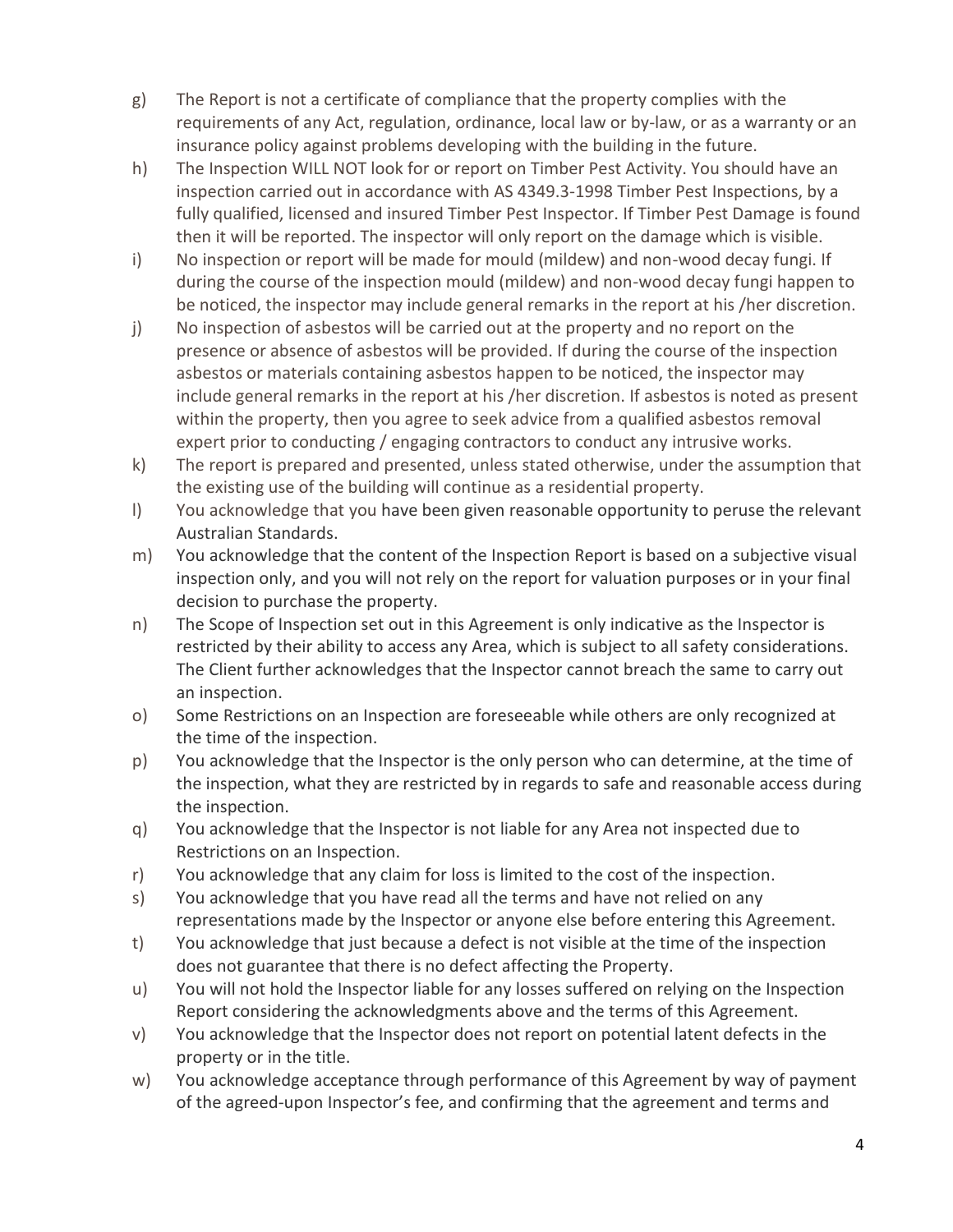conditions have been read and fully understood by ticking the appropriate check box when ordering on line.

- x) Any cost estimates in regards to repair / maintenance work that the inspector may, at his / her discretion, provide to you (the client), are to be understood to be opinions only. These estimates are not calculated quotations and are not to be treated as such. Summerton Building & Inspection, along with their authorised inspector, accepts no liability for any estimates provided in good faith.
- y) The Inspector warrants that they will do everything reasonable to inspect the above Areas thoroughly and responsibly subject to the requirements of the AS Standard and any foreseeable or unforeseeable restrictions.
- z) The Inspector warrants that all access limitations encountered will be listed in the report, and you the Client warrant that you will not hold the Inspector liable for any Area that the Inspector could not reasonably inspect due to access restrictions during an inspection.
- aa) The Client warrants that they will not rely on this report after a period of 7 days as this is a visual inspection and conditions may change between the day of inspection and the day of any defect being apparent such as, but not limited to, different weather conditions, removal of furniture, damage done by occupants, settling of the land, extreme weather damages or anything that could cause the visual effect of a defect to become known.
- bb) If the property to be inspected is occupied, then you (the client) must be aware that furnishings or household items may be concealing evidence of problems, which may only be revealed when the items are moved or removed. Where the report says the property is occupied, you (the client) agree to:
	- A) Obtain a statement from the owner as to:
		- (i) Any timber pest activity or damage;
		- (ii) Timber repairs or other repairs;
		- (iii) Alterations or other problems to the property known to them;
		- (iv) Any other work carried out to the property including timber pest treatments;
		- (v) Obtain copies of any paperwork issued and the details of all work carried out
	- B) Indemnify Summerton Building & Inspection / the authorised inspector from any loss incurred by you relating to the items listed in clause A) above where no such statement is obtained. You (the client) agree that we cannot accept any liability for our failure to report a defect that was concealed by the owner of the building being inspected and you (the client) agree to indemnify us for any failure to find such concealed defects.

# **5 Dispute resolution**

- a) Any dispute arising out of this agreement must be referred for expert determination to the Association of Building Consultants (ABC) which will appoint an expert for this purpose.
- b) The Expert Determination Rules of the Institute of Arbitrators and Mediators Australia will govern the expert determination except where they conflict with this agreement which takes precedence.
- c) The expert will decide who should pay the costs of the expert determination but initially both you and we must contribute equally until the expert decides.
- d) The expert's decision is final and binding and cannot be appealed to any court.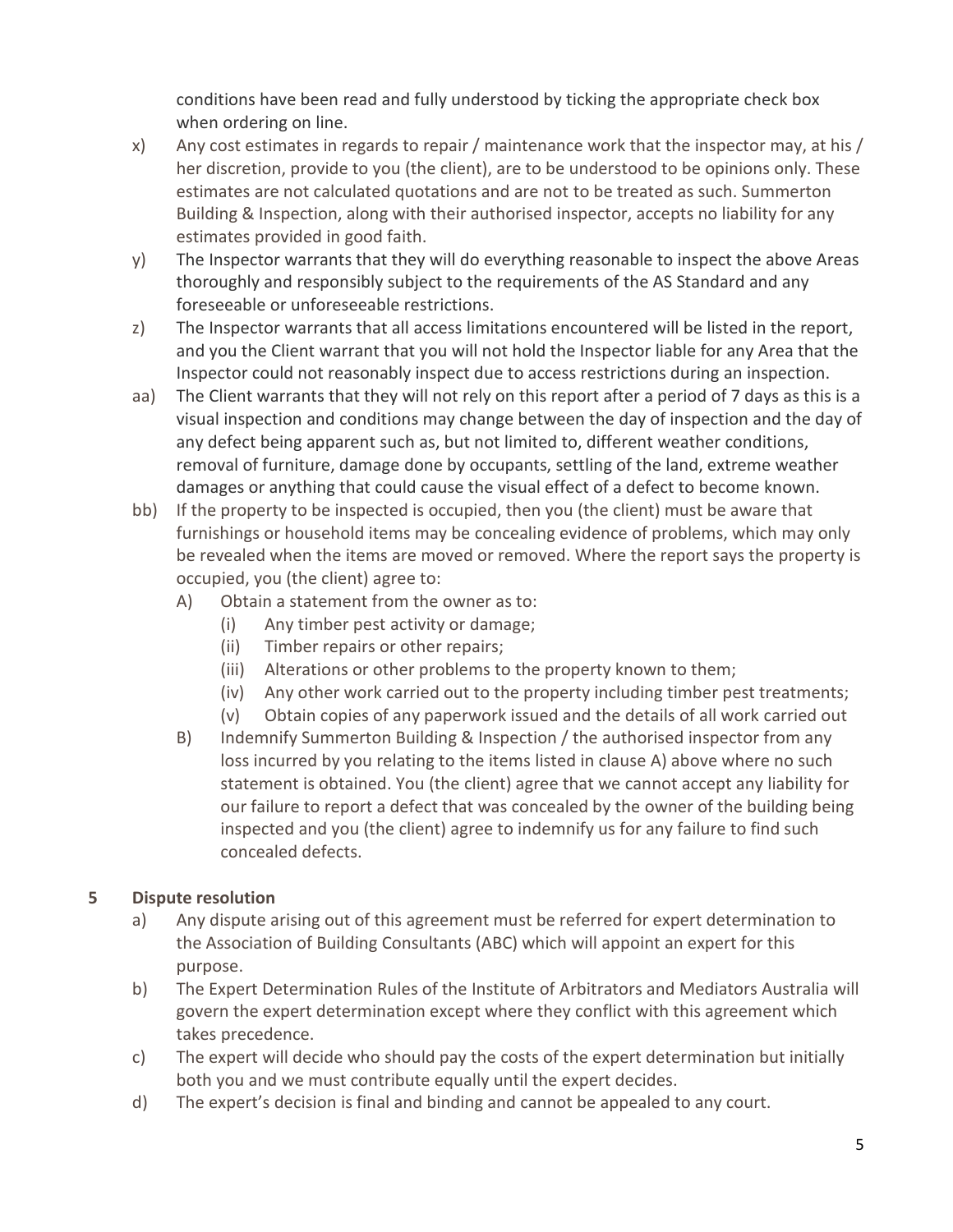### **6 Third Party Disclaimer**

We will not be liable for any loss, damage, cost or expense, whatsoever, suffered or incurred by any person other than you (the client) in connection with the use of the inspection report provided pursuant to this agreement by that person for any purpose or in any way, including the use of this report for any purpose connected with the sale, purchase, or use of the property or the giving of security over the property, to the extent permissible by law. The only person to whom we may be liable and to whom losses arising in contract or tort sustained may be payable by us is the client named on the face page of this agreement.

### **7 Prohibition on the Provision or Sale of the Report**

The report may not be sold or provided to any other person without our express written permission, unless the client is authorised to do so by legislation. If we give our permission it may be subject to conditions such as payment of a further fee by the other person and agreement from the other person to comply with this clause.

#### **8 Release**

You release us from any and all claims, actions, proceedings, judgements, damages, losses, interest, costs, and expenses of whatever nature that the person may have at any time hereafter arising from the unauthorized provision or sale of the *Report* by you to a person without our express written permission.

#### **9 Bar on claims**

The Client is barred from making a claim against the Inspector by virtue of the Client's

Acknowledgment of the terms and conditions within this agreement.

### **SCHEDULE 1**

#### 1. **Definitions**

You should read and understand the following definitions of words used in this agreement and the report. This will help you understand what is involved in a property and building inspection, the difficulties faced by the inspector, and the contents of the report which we will provide you following the inspection.

- a. *Accessible Area* means any area of the *Building* we deem can be safely and reasonably accessed at the time of inspection:
	- i. and extends to include
		- 1. any roof space with an opening *access hole* at least 400mmx500mm in size and available space for crawling through the roof space of at least 600mmx600mm and where access does not require the use of a ladder of a length greater than 3600mm
		- 2. any roof exterior accessible by using a ladder 3600mm long, placed on the ground.
	- ii. but does not include any other areas of the *Building* and particularly does not include: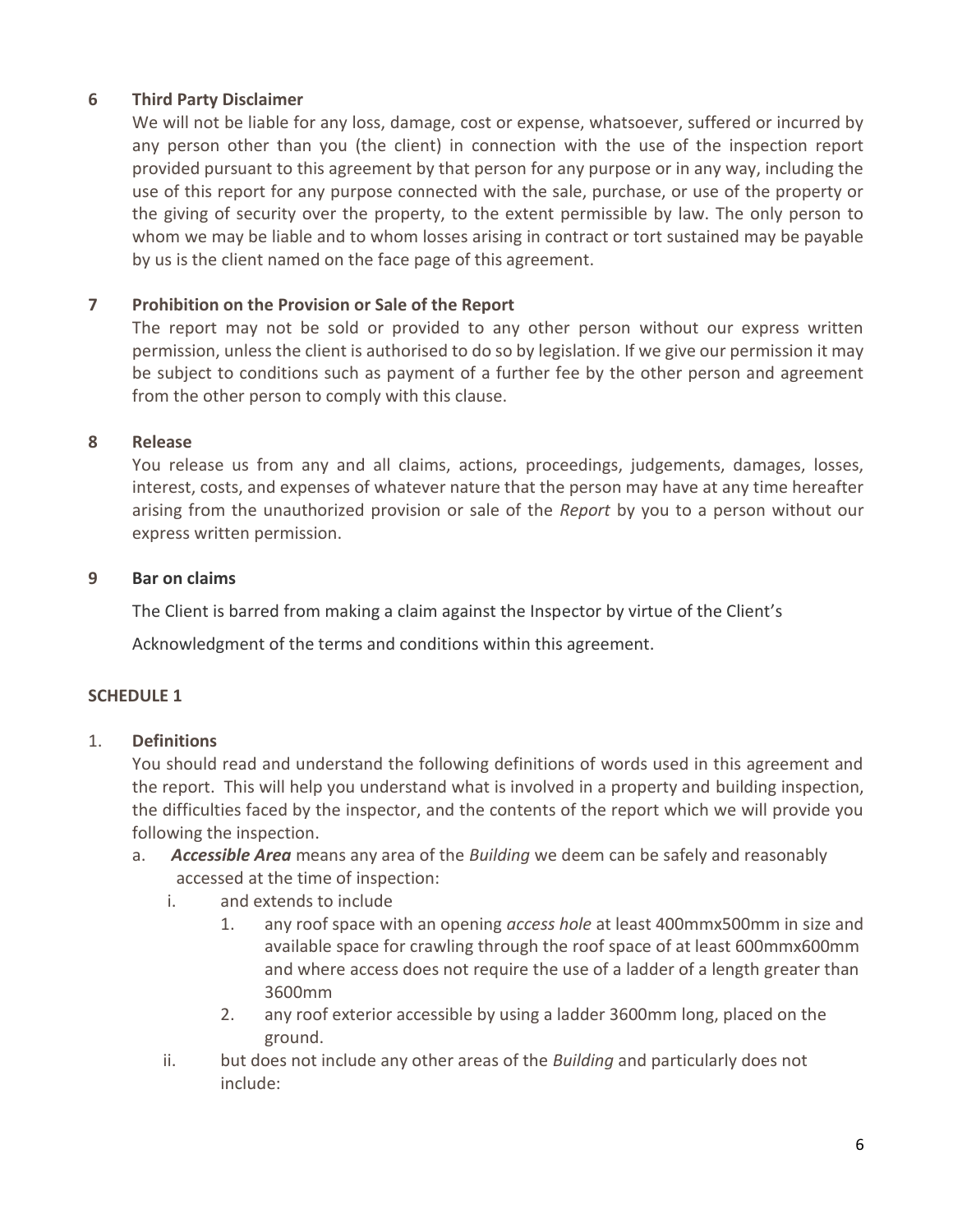- 1. any area that can only be accessed by cutting an *access hole*, removing screws, nails, bolts, sealants or other fasteners;
- 2. any under floor space that has been treated with chemicals;
- 3. any area at a height at which safe and reasonable access is not available, or where it is not close enough to be seen directly when safely using a ladder 3600mm long placed on the ground;
- 4. any part of the *Building* that can only be accessed or inspected from land adjacent to the Inspection Address.
- b. *Access Hole (cover)* means an opening in the structure to allow for safe entry to carry out an inspection.
- c. *Building* means the residence, or other building as set out in the Special Conditions, and does not include any outbuildings, sheds, retaining walls or other structures.
- d. *Building Element* means a portion of a building, by itself or in combination with other such parts, fulfils a characteristic function.
- e. *Building Rules* means the applicable rules from the Building Code of Australia and the Development Act 1993 and its Regulations.
- f. *Client* means the person(s) or other legal entity for which the inspection is to be carried out. If ordered by the person(s)'s agent then it is agreed that the agent represents the person(s)'s and has the authority to act for and on their behalf.
- g. *Limitation* means any factor that prevents full achievement of the purpose of the inspection.
- h. *Major Defect* means a defect severe enough to require rectification in order to avoid unsafe conditions, loss of utility or accelerated deterioration of the *Building*.
- i. *Minor Defect* means a defect other than a major defect.
- j. *Our / Us / We* means the provider of inspection services, being Summerton Building & Inspection Pty Ltd
- k. *Person* means any individual, company, partnership or association who is not a *client*.
- l. *Property* means the structures and boundaries etc. up to 30 metres from the exterior walls of the main building but within the boundaries of the land on which the main building is erected.
- m. *Report* means the document and any attachments issued to you the *client* by Summerton Building & Inspection following our inspection of the property excluding any verbal comment we make to you prior to or during the inspection.
- n. *You / Your* means the party identified on this agreement as the *client*, and where more than one party all such parties jointly and severally, together with any agent of that party.

# 2. **Important exclusions from the** *Report*

- a. If the *Building* is part of a multiple dwelling *building*, such as an apartment block, a strata titled unit, or a community titled dwelling, we will only report on that part of the *Building* and will not report on any common or community parts of the *Building*.
- b. We will not report on maintenance issues or defects other than *Major Defects*.
- c. We will not move any furniture, household items, floor coverings, plants or soil.
- d. We will not cut *access holes* or remove access covers.
- e. We will not cut, scrape, or destroy anything to inspect or test it.
- f. We will not assess the *Building* for compliance with any *Building Rules*, past or present.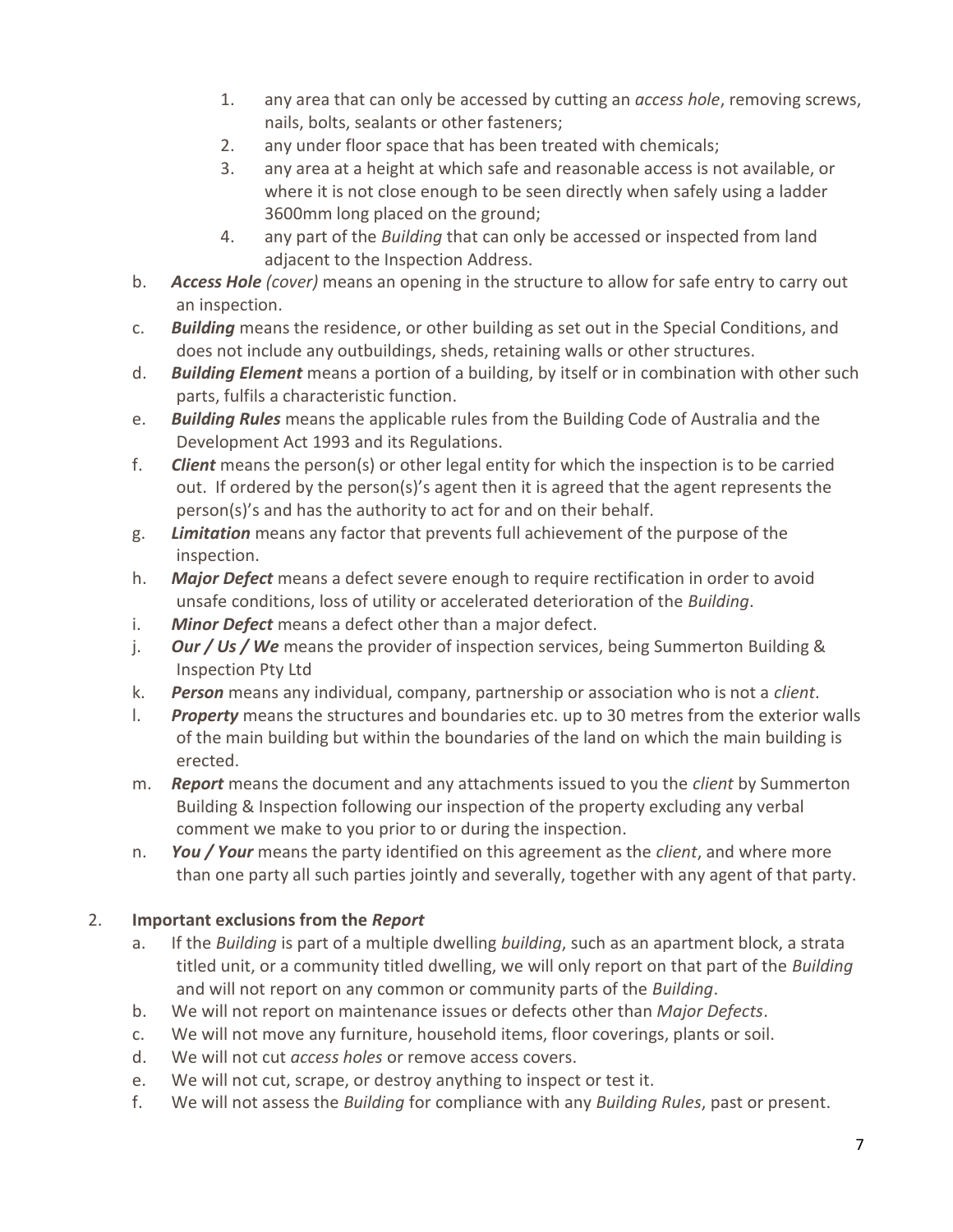- g. We will not make any enquiry of the local Council or any other authority.
- h. We will not test any electrical equipment, appliances, smoke alarms, air conditioning, swimming pool plant, security systems or similar.
- i. The inspection and report will not will not comment on any defects which may not be apparent due to prevailing weather conditions at the time of inspection. Such defects may only become apparent in differing weather conditions.
- j. We will not inspect, test or report on any of the following:
	- i. Footings below ground.
	- ii. Concealed damp-proof course.
	- iii. Electrical installations, light switches and fittings, TV, sound and communications, intercom systems or security systems.
	- iv. Concealed plumbing.
	- v. Adequacy of roof drainage.
	- vi. Gas fittings and fixtures.
	- vii. Air-conditioning.
	- viii. Automatic garage door mechanisms.
	- ix. The operation of incinerators, fireplaces or heaters, including chimneys and flues.
	- x. Floor coverings.
	- xi. Electrical appliances including hotplates, stoves, dishwashers, ovens, microwave ovens or ducted vacuum systems.
	- xii. Paint coatings, except external protective coatings.
	- xiii. Health hazards (e.g., allergies, soil toxicity, lead content, radon, presence of asbestos or urea formaldehyde).
	- xiv. Timber or metal framing sizes and adequacy.
	- xv. Concealed tie-downs or bracing.
	- xvi. Timber pest activity.
	- xvii. Mechanical or electrical equipment (such as gates).
	- xviii. Soil conditions.
	- xix. Control joints.
	- xx. Sustainable development provisions.
	- xxi. Concealed framing-timbers or any areas concealed by wall linings/sidings or cladding.
	- xxii. Landscaping.
	- xxiii. Rubbish.
	- xxiv. Furniture or accessories.
	- xxv. Stored items.
	- xxvi. Insulation.
- xxvii. Environmental matters (e.g., BASIX, water tanks, BCA Environmental Provisions).
- xxviii. Energy efficiency.
- xxix. Lighting efficiency.